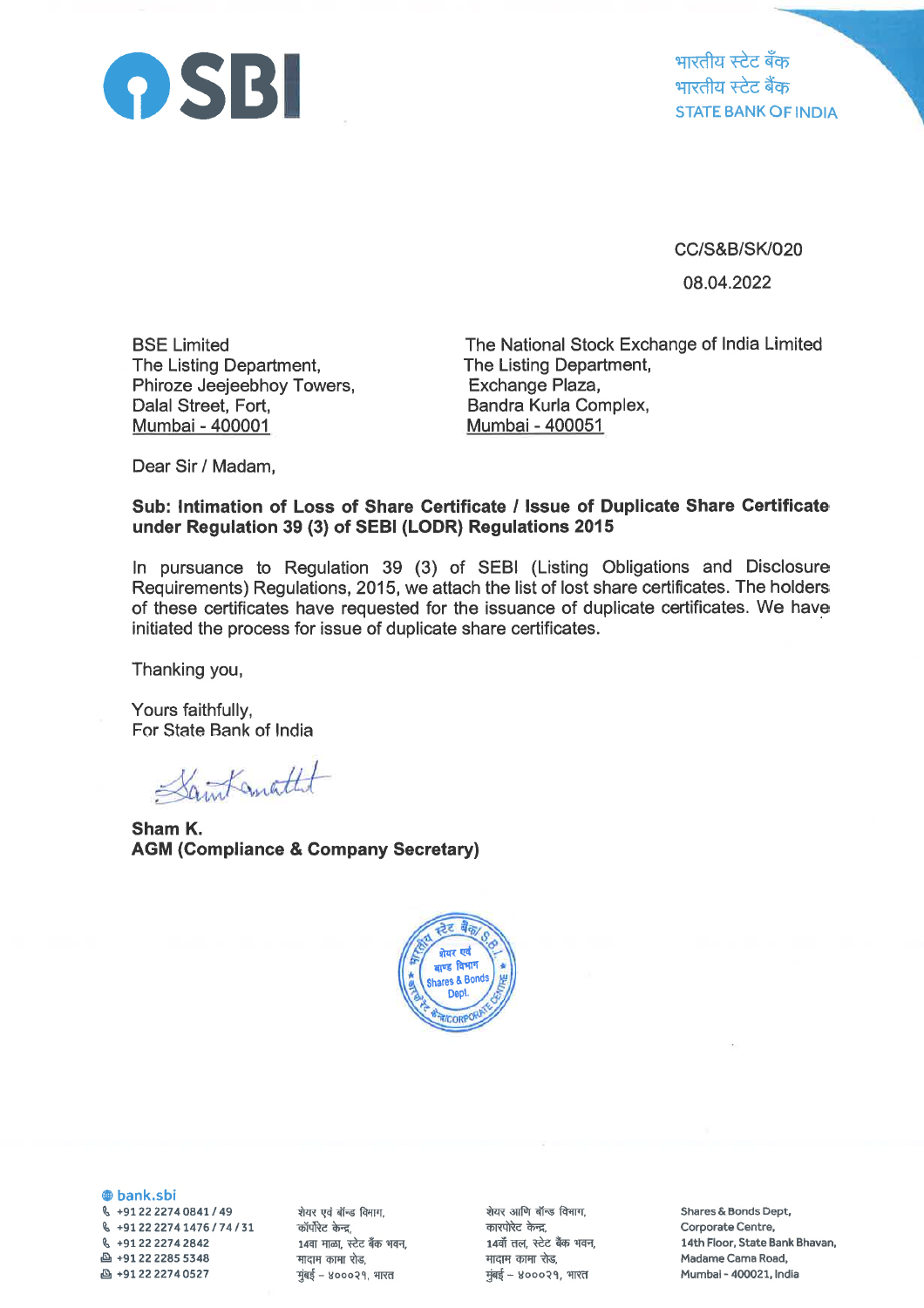## STATE BANK OF INDIA

## CORPORATE CENTRE, STATE BANK BHAWAN, MADAME CAMA ROAD, MUMBAI - 400021

It is brought to Notice of shareholders that pursuant to split of face value of SBI share from Rs.10 into Re.1, share certificate(s) issued the Bank, bearing face value of Rs.10, have ceased to be valid with effect from 22nd November 2014. A notification was published in the Gazette of India on 05.11.2014, in this regard. Accordingly for all purposes, share details given in this notice are of Re.1 face value share certificate(s). Notice is hereby given that the share certificate(s) for the undermentioned securities of the bank has/have been lost/mislaid with/without duly completed transfer deed (s) by the registered holder (s)/holder(s) in due course of the said share and they have applied to the bank to issue duplicate share certificate[s) in their name. Any person who has claim in respect of the said share should lodge such a claim with the Bank's Transfer Agent; M/s. Alankit Assignments Limited, 205-208, Anarkali Complex, Jhandewalan Extension, New Delhi - 110055 (email id: sbi.igr@alankit.com) within 7 days from this date, else the bank will proceed to issue duplicate  $\vert$ share certificate(s) without further information.

|                |              |                                   | <b>STATE BANK OF INDIA</b> |                           |         |                          |                |                                         |
|----------------|--------------|-----------------------------------|----------------------------|---------------------------|---------|--------------------------|----------------|-----------------------------------------|
|                |              |                                   |                            | <b>CERTIFICATE NO(S).</b> |         | <b>DISTINCTIVE NO(S)</b> |                |                                         |
| SR. No.        | <b>FOLIO</b> | <b>NAME OF THE HOLDER(S)</b>      | <b>NO. SHARES</b>          | <b>FROM</b>               | TO      | <b>FROM</b>              | T <sub>0</sub> |                                         |
|                |              | 05106714 NIHARKANA NATH           | 500                        | 127719                    | 127719  | 7410229411               | 7410229910     |                                         |
| $\overline{2}$ |              | 05105281 SHIPRA VASHISHT          | 500                        | 9046160                   | 9046160 | 7455581441               | 7455581940     |                                         |
|                |              | GIRIJA T R                        |                            |                           |         |                          |                |                                         |
| 3              |              | 07419552  DR ROBI P S             | 110                        | 6219831                   | 6219831 | 8014713989               | 8014714098     |                                         |
|                |              | <b>SARADA PRABHAKAR</b>           |                            |                           |         |                          |                |                                         |
| 4              |              | 01591800   PRABHAKAR PRAGASAM     | 500                        | 142646                    | 142646  | 7417890381               | 7417890880     |                                         |
|                |              | VENKATA GOPALA KRISHNA RAO NALLA  |                            |                           |         |                          |                |                                         |
| 5              |              | 00876632  UDAYA VEER              | 690                        | 91097                     | 91098   | 7395488141               | 7395488830     |                                         |
|                |              | RAJESH KUMAR RAI                  |                            |                           |         |                          |                |                                         |
| 6              |              | 02464456   MAYA RAI               | 500                        | 195309                    | 195309  | 7444869071               | 7444869570     |                                         |
|                |              | 07409350 PRAKASH V                | 110                        | 6209959                   | 6209959 | 8012684798               | 8012684907     |                                         |
|                |              | MADHUR AGARWAL                    |                            |                           |         |                          |                |                                         |
| 8              |              | 01126720   NARENDRA KUMAR AGARWAL | 1000                       | 117687                    | 117687  | 7405122701               | 7405123700     |                                         |
| 9              |              | 01826402 THAMMINENI RAJASEKHAR    | 500                        | 155450                    | 155450  | 7424445321               | 7424445820     |                                         |
|                |              | GOLLA JAYA RAJ SINGH              |                            |                           |         |                          |                | रहेर बैक्                               |
| 10             |              | 00874162 G S RAJAKUMARI           | 630                        | 90269                     | 90270   | 7395293611               | 7395294240     | शेयर एवं                                |
| 11             |              | 07108125 MANISH CHANDRA           | 800                        | 230430                    | 230430  | 7461059301               | 7461060100     | वाण्ड विभाग<br><b>Shafes &amp; Bond</b> |

 $\int \frac{1}{\sqrt{2\pi}}$